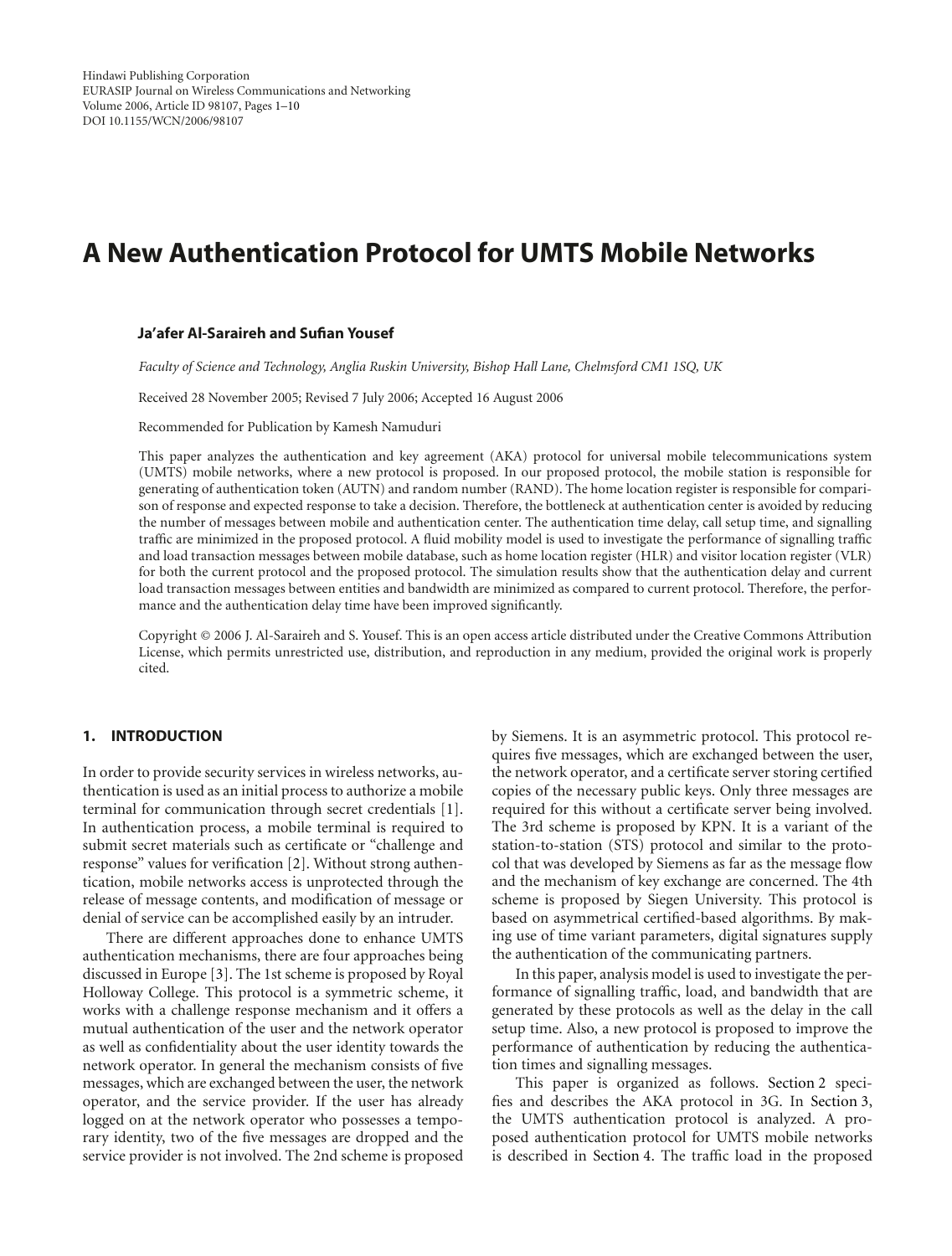

<span id="page-1-1"></span>FIGURE 1: Authentications and key agreement protocol.

authentication protocol is analyzed in [Section 5.](#page-5-1) In [Section 6,](#page-7-0) simulation results, comparison, and discussion between the two protocols are presented. The paper is concluded in [Section 7.](#page-9-4)

# <span id="page-1-0"></span>**2. UMTS AUTHENTICATION PROTOCOL**

In UMTS, three components participate in authentication.

- (1) Mobile station (*MS*) and UMTS subscriber identity module (*USIM*).
- (2) Base station (*BS*), mobile switching center (*MSC*), and visitor location register (*VLR*).
- (3) Authentication center (*AuC*) and home location register (*HLR*).

This authentication protocol is using secret key *K* and cryptographic algorithms—including three message authentication codes  $f_1$ ,  $f_1^*$ , and  $f_2$  and four key generation functions  $f_3$ ,  $f_4$ ,  $f_5$ , and  $f_5^*$  [\[4](#page-9-5)[–7\]](#page-9-6) that are shared between *MS* and the *HLR/AuC*. This is known as authentication and key agreement protocol (*AKA*); also the *AuC* maintains a counter called sequence number  $(SQN_HLR)$ , and user mobile station maintains a counter (*SQN<sub>MS</sub>*), the initial value for these counters are set to zeroes [\[7](#page-9-6)[–9\]](#page-9-7).

There are three goals for the UMTS AKA [\[10\]](#page-9-8):

- (1) the mutual authentication between the user and the network;
- (2) the establishment of a cipher key and an integrity key upon successful authentication; and
- (3) the freshness assurance to the user of the established cipher and integrity keys.

There are two phases in AKA protocol [\[11\]](#page-9-9):

- (1) the distribution of authentication vectors from the *HLR/AuC* to the *VLR/MSC*;
- (2) the authentication and key agreement procedure between the *MS* and the *VLR*.

As illustrated in [Figure 1,](#page-1-1) UMTS authentication procedure works as follows.

- (1) *MS* sends international mobile subscriber identity *(IMSI)* and authentication request to (*VLR/SGSN*) (visitor location register/serving GPRS support node).
- (2) *VLR* passes this authentication request to *HLR*.
- (3) *HLR* Generates authentication vectors  $AV(1, \ldots, n)$ and sends the authentication data response  $AV(1, \ldots,$ *n*) to *VLR/SGSN*. Each authentication vector is called a quintet. This *AV* consists of five components: the random number (*RAND*), the expected response (*XRES*), cipher key (*CK*), integrity key (*IK*) and authentication token (*AUTN*). The authentication vectors are ordered by the sequence number.
- (4) *VLR* stores authentication vectors, selects authentication vector *AV(i)*, and sends authentication request (*RAND (i), AUTN(i)*) to *MS*. In the *VLR* one authentication vector is needed for each authentication instance. This means that the signalling between *VLR* and *HLR/AuC* is not needed for every authentication event.
- (5) *MS* computes and retrieves the following:
	- (a)  $AK = F5$  (*Rand, K*),  $SQN = ((SQN \oplus AK) \oplus AK)$ , computes expected message authentication code  $XMAC = f_1$  (*SQN*, *RAND*, *AMF*), and then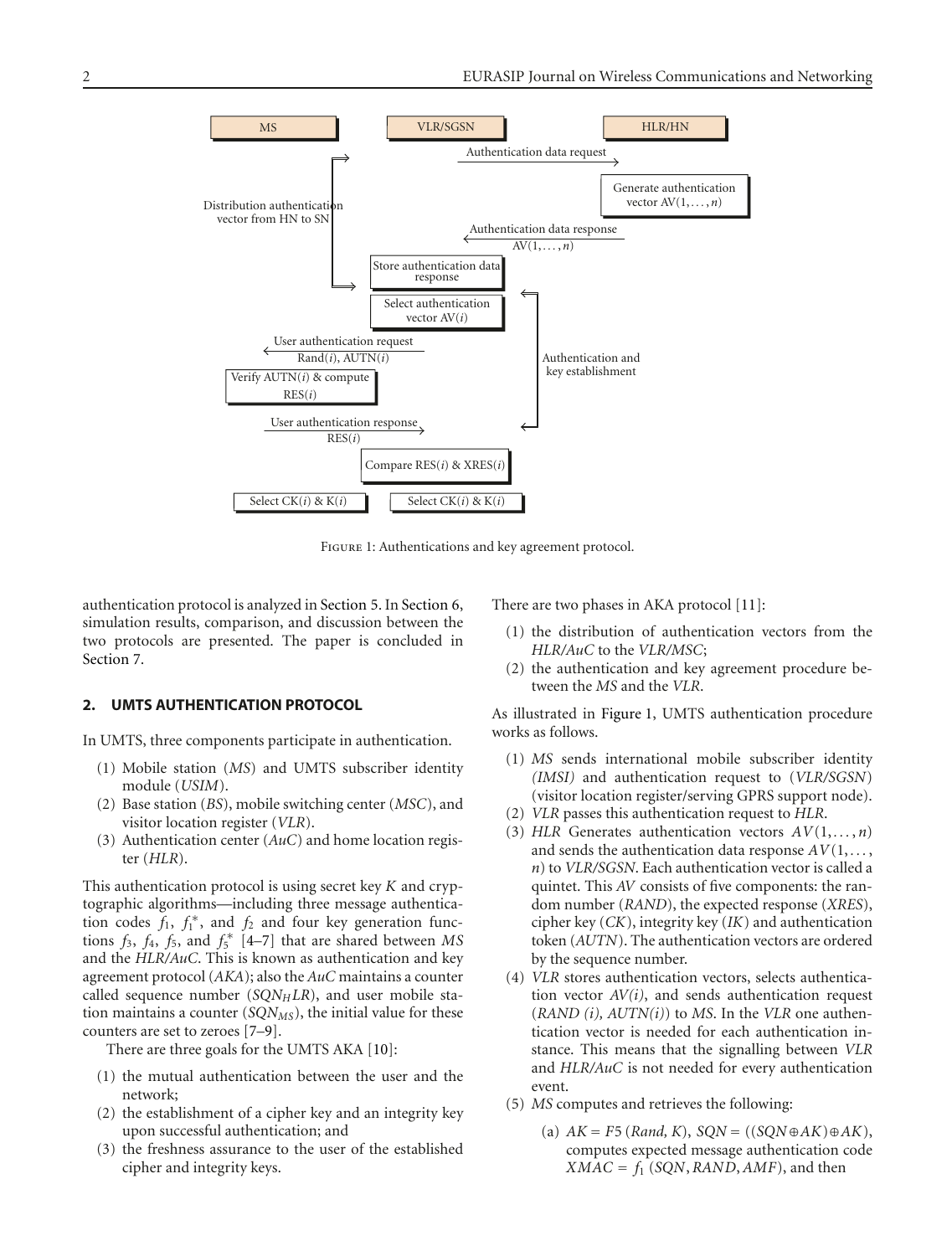

FIGURE 2: Location registration areas.

- <span id="page-2-1"></span>(b) compares *XMAC* with *MAC* which is included in *AUTN*. If *XMAC* is not equal to *MAC*, then *MS* sends failure message to the *VLR/SGSN*, else if *XMAC* is equal to *MAC*, then *MS* checks that the received *SQN* is in the correct range, that is,  $SQN > SQN<sub>MS</sub>$ . If *SQN* is not in correct range, then *MS* sends failure message to the *VLR/SGSN*, else if it is in the correct range, then *MS* computes the Response  $RES = f_2$  (*K, RAND*), and  $CK = f_3$  (*K, Rand*), after that it sends *RES* to *VLR/SGSN*.
- (6) *VLR* compares the received *RES* with *XRES*. If they match, then authentication is successfully completed.

## <span id="page-2-0"></span>**3. ANALYSIS OF UMTS AUTHENTICATION PROTOCOL**

The mobile station is continuously listening to the broadcast message from MSC/VLR to identify the location area by using location area identity (LAI), the MS is comparing the LAI which is received with the LAI stored in the USIM. When the LAI is different then the MS requires a new registration. [Figure 2](#page-2-1) illustrates registration area boundary.

The registration occurs when the mobile is switched on, or when it has moved from one registration area to a new one. Movement of MS within the same registration area will not generate any registration messages. The authentication processes is done in every registration, call originating, and call terminating. [Figure 3](#page-3-0) illustrates the signalling messages flow for registration activity. [Figure 4](#page-4-0) illustrates the signalling message flow for call origination and termination.

In our analysis, a fluid mobility model is used to investigate and analyze the performance of signalling traffic, load, and bandwidth that are generated by these protocols and the delay in the call setup time. In this model, we have the following parameters:

(1) user who is carrying mobile station (*MS*) is moving at an average velocity *v*;

- (2) direction of *MS* movement is uniformly distributed over  $[0, 2\pi]$ ;
- (3) mobile users are uniformly populated with the density *ρ* within the registration area;
- (4) registration area (*RA*) boundary is of length *L*.

Then the rate of registration area crossing *R*, the average number of active mobile crossing the registration area, is given by

<span id="page-2-2"></span>
$$
R = \frac{\rho \cdot \nu \cdot L}{\pi}.
$$
 (1)

From  $(1)$ , we can calculate the signalling traffic for registration, origination, and termination call. Mobile traffic of network depends on the *MS* user's movement. [Table 1](#page-4-1) summarizes assumptions which are made to perform numerical analysis.

The traffic due to authentication request at registration is generated by mobile moving into new registration area, this equals the number of deregistration (registration cancellations). The rate of registration area crossing *R* is given by

$$
R_{\text{registration,RA}} = \frac{\rho \cdot \nu \cdot L}{\pi},
$$
  
\n
$$
R_{\text{registration,RA}} = \frac{328 \times 5.95 \times 32.45}{1 \text{ h} \times 60 \text{ min} \times 6 \text{ s} \times \pi} = 5.60 \text{/s.}
$$
 (2)

The rate of deregistration area crossing *R* is equivalent to the rate of registration

$$
R_{\text{Deregistration}, RA} = 5.60 \text{/s.}
$$
 (3)

of registration area,

The total number of authentication request message per second that arrives at the *HLR* is

$$
R_{\text{registration},HLR}
$$
  
=  $R_{\text{registration},RA}$  \* Total number

$$
R_{\text{registration,HLR}} = 5.60 \times 128 = 716.8 \text{/s.}
$$
\n(4)

The total number of authentication requests due to call origination per serving network (*SN*) is equivalent to the total number of authentications due to call termination per serving network. The total number of authentication requests due to call origination per serving network ( $R_{\text{Call origination/SN}}$ ) is calculated as follows:

$$
R_{\text{call origination/SN}} = \text{call rate per user}
$$
\n
$$
= \text{average call origination rate} * \text{total of MS}, \qquad (5)
$$
\n
$$
R_{\text{call origination/SN}} = \frac{2 * 3.5 \text{ million}}{1 \text{ h} * 60 \text{ min} * 60 \text{ s}} = 1944.4 / \text{s}.
$$

The total number of calls terminated  $R_{\text{Call termination}/SN}$  = 1944*.*4 /s.

The number of calls origination per registration area (*R*Call orignation*/RA*) is calculated as follows:

$$
R_{\text{Call origination/RA}} = \frac{R_{\text{Call origination/SN}}}{\text{Total registration area}},
$$
  
 
$$
R_{\text{Call origination/RA}} = \frac{1944.4}{128} = 15.19 \text{/s.}
$$
 (6)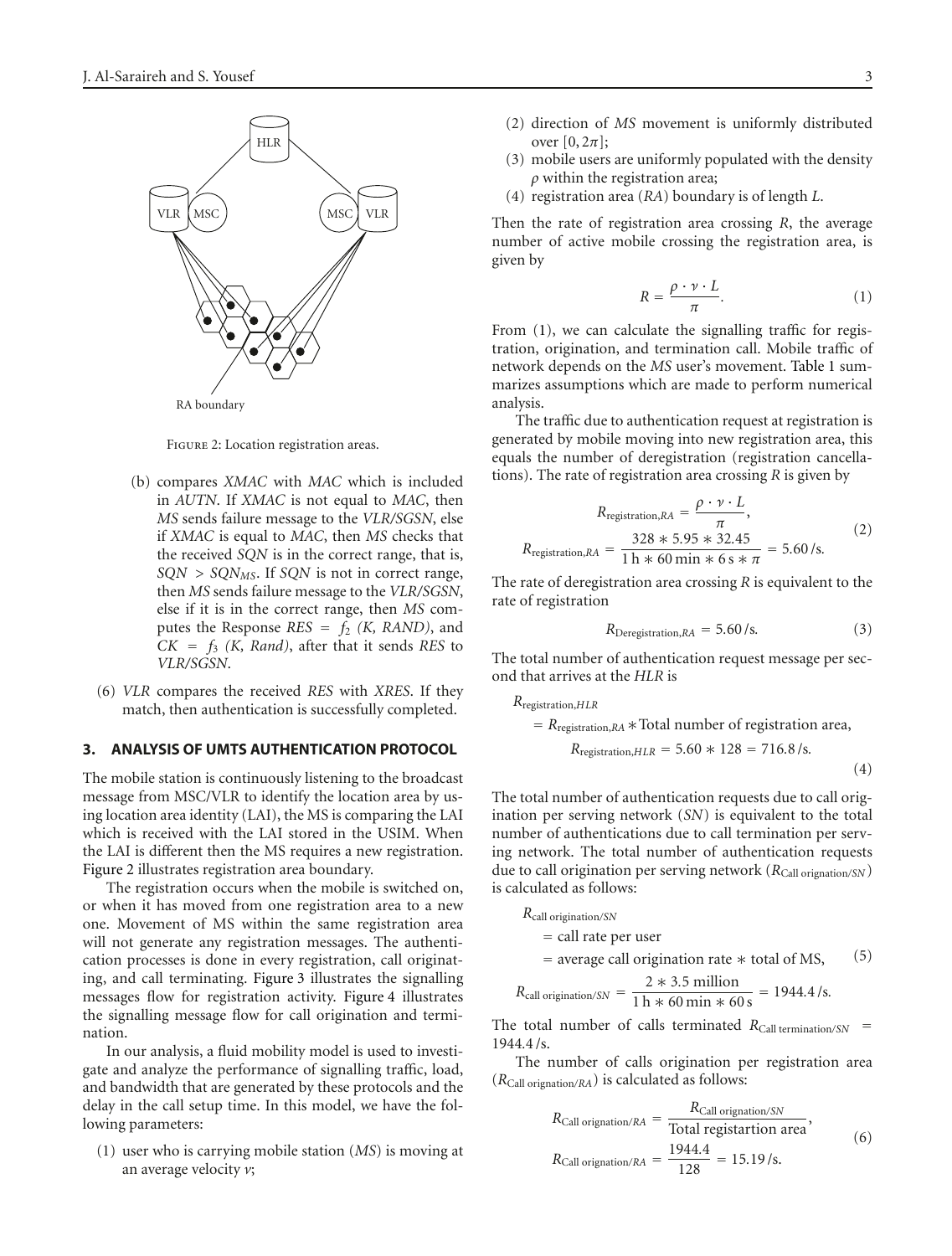

<span id="page-3-0"></span>Figure 3: UMTS signalling messages flow for registration.

The number of calls terminating per registration area (*R*Call Termination*/RA*) is equivalent to the number of calls originating per registration area,  $R_{\text{Call Termination/RA}} = 15.19$ /s.

[Table 2](#page-4-2) summarizes the total authentication requests per VLR and HLR for each type of activity as computed above. From Figures [3](#page-3-0) and **??**fig:4 it can be summarized that the signalling messages flow for each activity registration, call origination, and call termination as shown in [Table 3.](#page-4-3) The total signalling traffic and load The transaction messages between mobile databases (VLR and HLR) are shown in [Table 4](#page-4-4) which are calculated from the values in Tables [2](#page-4-2) and [3.](#page-4-3)

From the above equations and calculations, it has been found that the relationships between velocity of movement of users and the total authentication requests per VLR and HLR for UMTS authentication process is directly proportional, and the relationship between the registration area and total authentication requests per VLR and HLR for UMTS registration process is directly proportional.

The authentication delay is the time between the MS starting to create a registration request until the completion of the registration after the last successful signature verification by the mobile node. Assume that the authentication time delay is  $T_{\text{Auth}}$  and the time delay to access VLR database is the same as to access HLR database, and let this time be  $T_{DB}$  and let the time between MS and MSC be  $T_{MS\text{-}MSC}$ . From [Figure 3,](#page-3-0) it can be seen that there are four messages between databases (M2, M3, M4, and M5), and three messages between MS and VLR/MSC (M1, M6, and M7). Then  $T_{\text{Auth}}$  can be computed as follows:

<span id="page-3-1"></span>
$$
T_{\text{Auth}} = 4 \times T_{DB} + 3 \times T_{MS\text{-}MSC}.\tag{7}
$$

[Table 5](#page-4-5) has the authentication parameters that enable us to compute the bandwidth for each activity.

The size of messages between *MS* and *VLR/MSC* can be calculated as follows.

(i) M1 is the 1st message which contains the parameters *IMS/TMSI*, *Service Request*, and *LAI*, the length (L) of M1, *LM1* <sup>=</sup> *<sup>L</sup>*(*IMSI/TMS*) + L(*Service Request*) +*<sup>L</sup>* (*LAI*),

$$
LM1 = 128 + 8 + 40 = 176 \text{ bits.}
$$
 (8)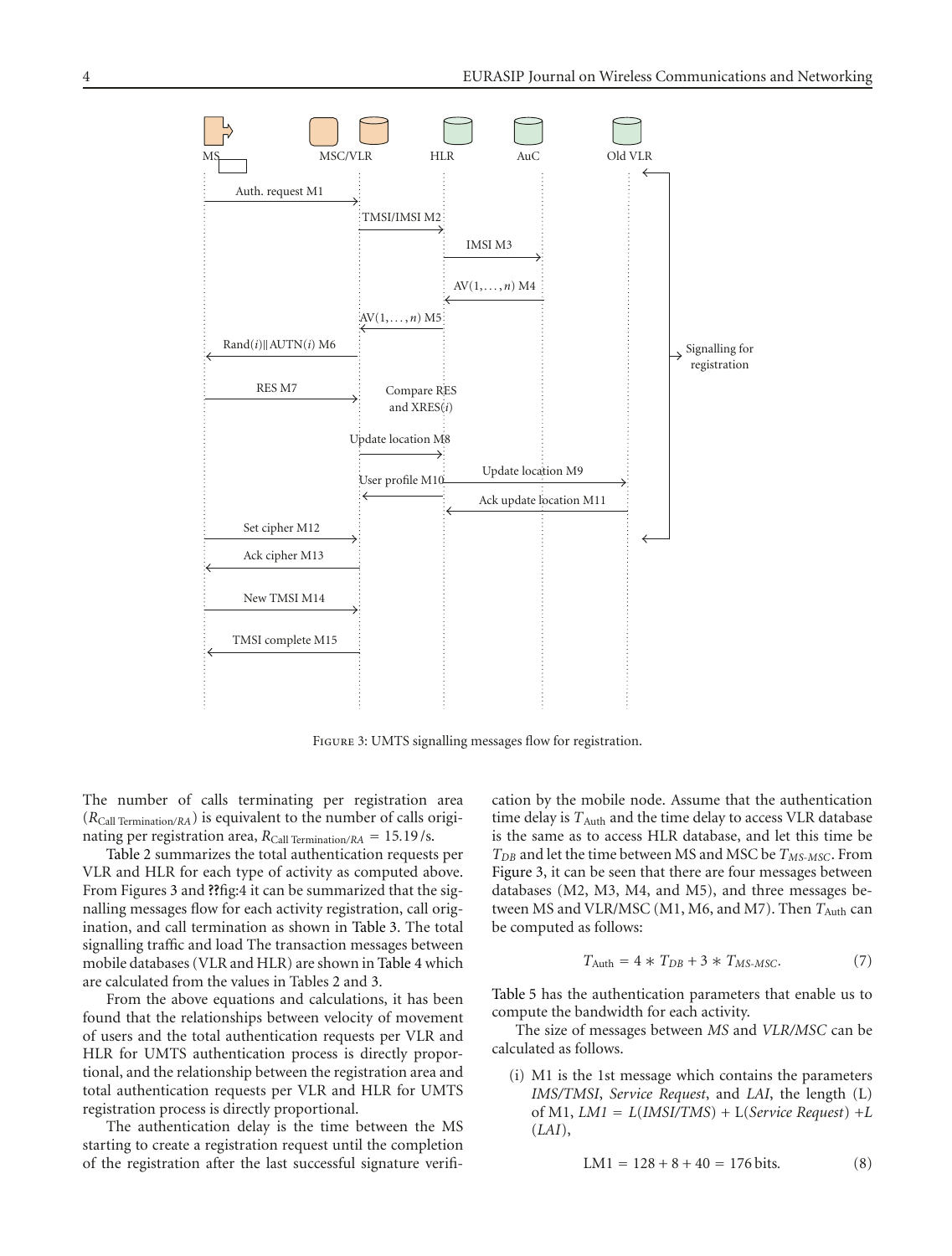

<span id="page-4-0"></span>Figure 4: UMTS call origination/termination signalling messages flow.

TABLE 1: Assumption parameters.

<span id="page-4-1"></span>

| Parameter                                              | Value                                        |
|--------------------------------------------------------|----------------------------------------------|
| Total registration area (RA)                           | 128                                          |
| Square registration area size                          | $(8.65 \text{ km})^2 = 74.8225 \text{ km}^2$ |
| Border length L                                        | 32.45 km                                     |
| Mean density of mobile $\rho$                          | 328/km <sup>2</sup>                          |
| Total of MS                                            | 3.5 million                                  |
| Average call origination rate                          | $2/h$ /user                                  |
| Average call termination rate                          | $2/h$ /user                                  |
| Average speed of user who<br>is carrying mobile, $\nu$ | $5.95$ km/h                                  |

TABLE 2: Total authentication request per VLR and HLR.

<span id="page-4-2"></span>

| Activity                 | VLR/S | HLR/S  | Total   |
|--------------------------|-------|--------|---------|
| Registration (Reg.)      | 5.60  | 716.8  | 722.4   |
| Call termination (Term.) | 15.19 | 1944.4 | 1959.59 |
| Call origination (Orig.) | 15.19 | 1944.4 | 1959.59 |
| Total/network            | 35.98 | 4605.6 | 4641.58 |

<span id="page-4-3"></span>TABLE 3: Signalling messages per authentication request for each activity.

| AuC | HLR | <b>VLR</b> | Old VLR | Total |
|-----|-----|------------|---------|-------|
|     |     |            |         |       |
|     |     |            |         |       |
|     |     |            |         |       |
|     |     | 15         |         |       |

<span id="page-4-4"></span>Table 4: Total Signalling traffic and load transaction messages per second for each activity in UMTS entity.

| Activity                | Au $C$  | HLR           |       | VLR Old VLR  | Total    |
|-------------------------|---------|---------------|-------|--------------|----------|
| Registration            | 1433.60 | 2867.20 28.00 |       | 5.60         | 4334.4   |
| Call termination 3888.8 |         | 7777.6        | 75.95 | $\theta$     | 11742.35 |
| Call origination 3888.8 |         | 7777.6        | 75.95 | $\mathbf{0}$ | 11742.35 |
| Total                   | 9211.2  | 18422.4 179.9 |       | 5.60         |          |

<span id="page-4-5"></span>

| Parameter                              | Length (bits) |
|----------------------------------------|---------------|
| <b>IMSI</b>                            | 128           |
| Key K                                  | 128           |
| Random challenge RAND                  | 128           |
| Sequence number SQN                    | 48            |
| Anonymity key AK                       | 48            |
| Authentication management field AMF    | 16            |
| Message authentication code MAC        | 64            |
| Cipher key CK                          | 128           |
| Integrity key IK                       | 128           |
| Authentication response RES            | 32            |
| Authentication token AUTN              | 128           |
| Authentication vector AV as one record | 544           |
| Standard number of records             | 5             |
| in authentication vector K             |               |
| Location area identifier LAI           | 40            |
| Service request                        | 8             |

(ii) M6 is the sixth message which contains the parameters *Rand* and *AUTN*, where

$$
AUTN = (SQN \oplus AK||AMF||MAC), \tag{9}
$$

and the length of  $AUTN = \max[L(SQN), L(AK)] +$  $L(AMF) + L(MAC)$ ,

$$
L(AUTN) = 48 + 16 + 64 = 128 \text{ bits.}
$$
  
\n
$$
L(M6) = L(Rand) + L(AUTN)
$$
  
\n
$$
= 128 + 128 = 256 \text{ bits.}
$$
\n(10)

(iii) M7 is the seventh message which contains only *Res.*  $L(M7) = L(Res) = 32 \text{ bits.}$ 

The size of the authentication messages between *MS* and *VLR/MSC* is calculated as follows:

$$
(L_{MS-MSC}) = L(M1) + L(M6) + Lm(7)
$$
  
= 464 bits = 58 bytes. (11)

The size of messages between databases can be calculated as follows.

- (i) M2 is the 2nd message which contains the parameters *IMS/TMSI*, *Service Request*, and *LAI*; the length of M2 is equal to the length of  $M1 = 176$  bits.
- (ii) M3 is the 3rd message which contains the same parameters as M2 the  $L(M3) = 176$ .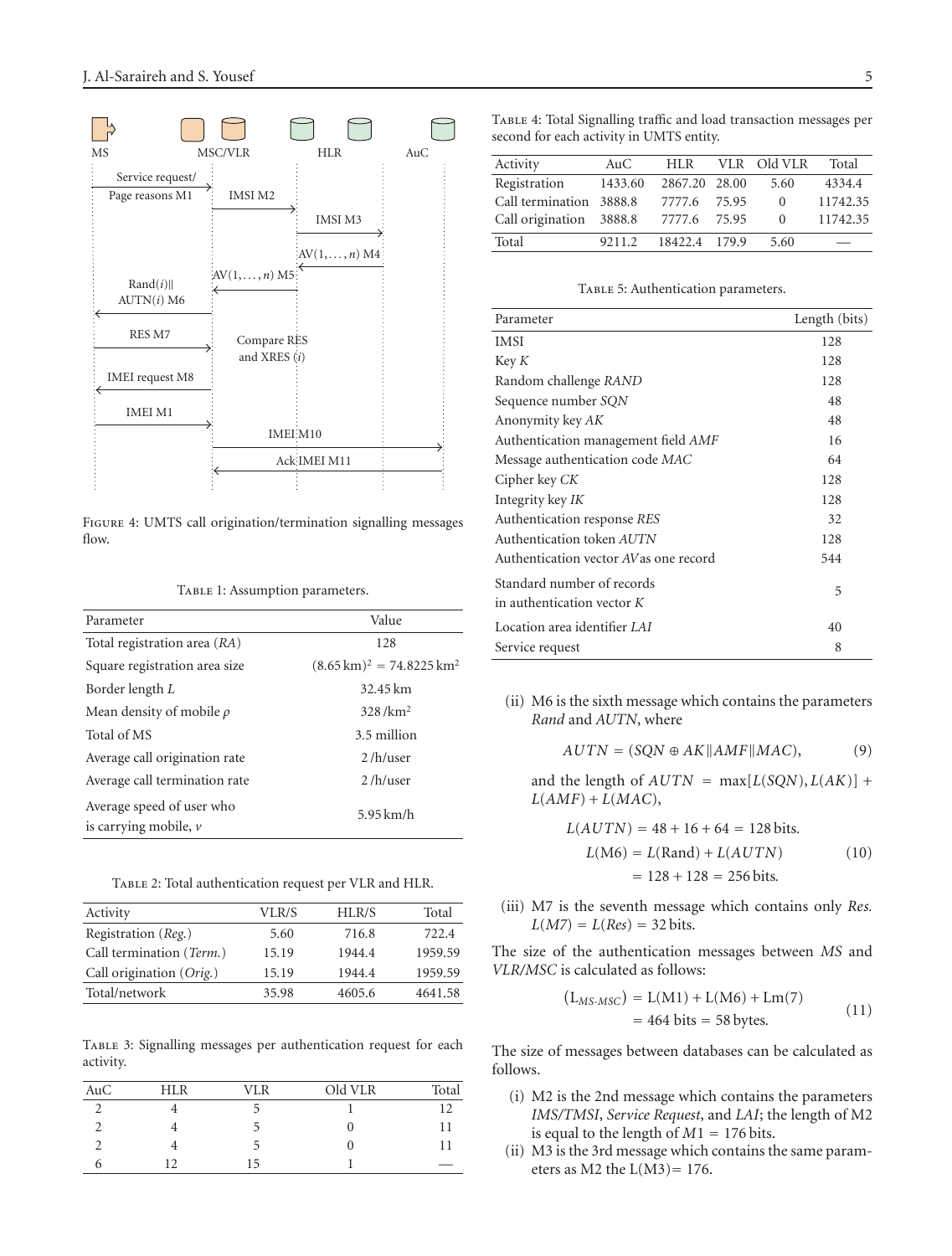<span id="page-5-2"></span>

|                  | Bandwidth      | Bandwidth         |         |
|------------------|----------------|-------------------|---------|
| Activity         | between MS and | between databases | Total   |
|                  | VLR/MSC(B/S)   | (B/S)             |         |
| Registration     | 324.8          | 2531.2            | 2856    |
| Call Orig./Term. | 881.02         | 6865.88           | 7746.9  |
| Total/network    | 1205.82        | 9397.08           | 10602.9 |

TABLE 6: Bandwidth that is used between entities for current protocol.



<span id="page-5-3"></span>Figure 5: The proposed authentications and key agreement protocol.

(iii) M4 is the 4th message which contains only *AV*. The length of each *AV* is

$$
L(AV) = L(Rand) + L(XRes) + L(CK) + L(IK) + L(AUTN)
$$
  
= 128 + 32 + 128 + 128 + 128 = 544 bits.

(12)

For each AV generated from *AuC* that contains 5 records, the total size is

$$
L(AV) = 5 * 544 = 3072 \text{ bits.}
$$
 (13)

The size of authentication messages between databases is calculated as follows:

$$
(L_{DB}) = 176 + 176 + 2720 = 3616 bits = 452 bytes. (14)
$$

The total size of messages in the authentication process is  $L_{\text{Auth}}$  = 464 + 3616 = 4080 bits = 510 bytes. As shown in [Table 2](#page-4-2) for registration activity there are 5*.*60 authentication requests and for origination/termination call activity there are 15*.*19 authentication requests. [Table 6](#page-5-2) summarizes the bandwidth used between MS and VLR/MSC and between databases.

### <span id="page-5-0"></span>**4. THE PROPOSED AUTHENTICATION PROTOCOL FOR UMTS MOBILE NETWORKS**

The secret key *K*, the cryptographic algorithms  $f_1$ ,  $f_1^*$ , and  $f_2$ , and the four key generation functions  $f_3$ ,  $f_4$ ,  $f_5$ , and  $f_5^*$ are shared between *MS* and the *HLR/AuC*. The proposed protocol here works as follows.

- (1) *MS* generates authentication vector  $AV(1, \ldots, n)$  and sends *IMSI, RAND*, and *AUTN* as authentication request to *VLR/SGSN*.
- (2) *VLR* passes this authentication request to *HLR*.
- (3) *HLR* computes and retrieves the following:
	- $(A)$   $AK = F5$  (*Rand*, *K*),  $SQN = ((SQN \oplus AK) \oplus AK)$ , and the expected message authentication code  $XMAC = f<sub>1</sub>$  *(SQN, RAND, AMF)*;
	- (b) compares *XMAC* with *MAC* which is included in *AUTN*. If *XMAC* is not equal to *MAC* then *HLR* sends failure message to the *VLR/SGSN*, else if *XMAC* equals *MAC*, then *HLR* checks that the received *SQN* is in the correct range, that is, *SQN > SQNHLR*. If *SQN* is not in the correct range, then *HLR* sends failure message to the *VLR/SGSN*, else if it is in the correct range, then *HLR* computes response *RES* =  $f_2$  *(K, RAND)*, and *CK* <sup>=</sup> *<sup>f</sup>*<sup>3</sup> *(K,Rand)*, after that it sends *RES* to *VLR/SGSN*.
- (4) *VLR* compares the received *RES* with *XRES*. If they match, then authentication is successfully completed.

[Figure 5](#page-5-3) illustrates the proposed UMTS authentication protocol.

#### <span id="page-5-1"></span>**5. ANALYSIS OF THE PROPOSED AUTHENTICATION PROTOCOL**

From [Figure 6,](#page-6-0) we can summarize the signalling messages per authentication for each activity registration, call origination, and call termination as illustrated in [Table 7.](#page-6-1) The total signalling traffic and load transaction messages between mobile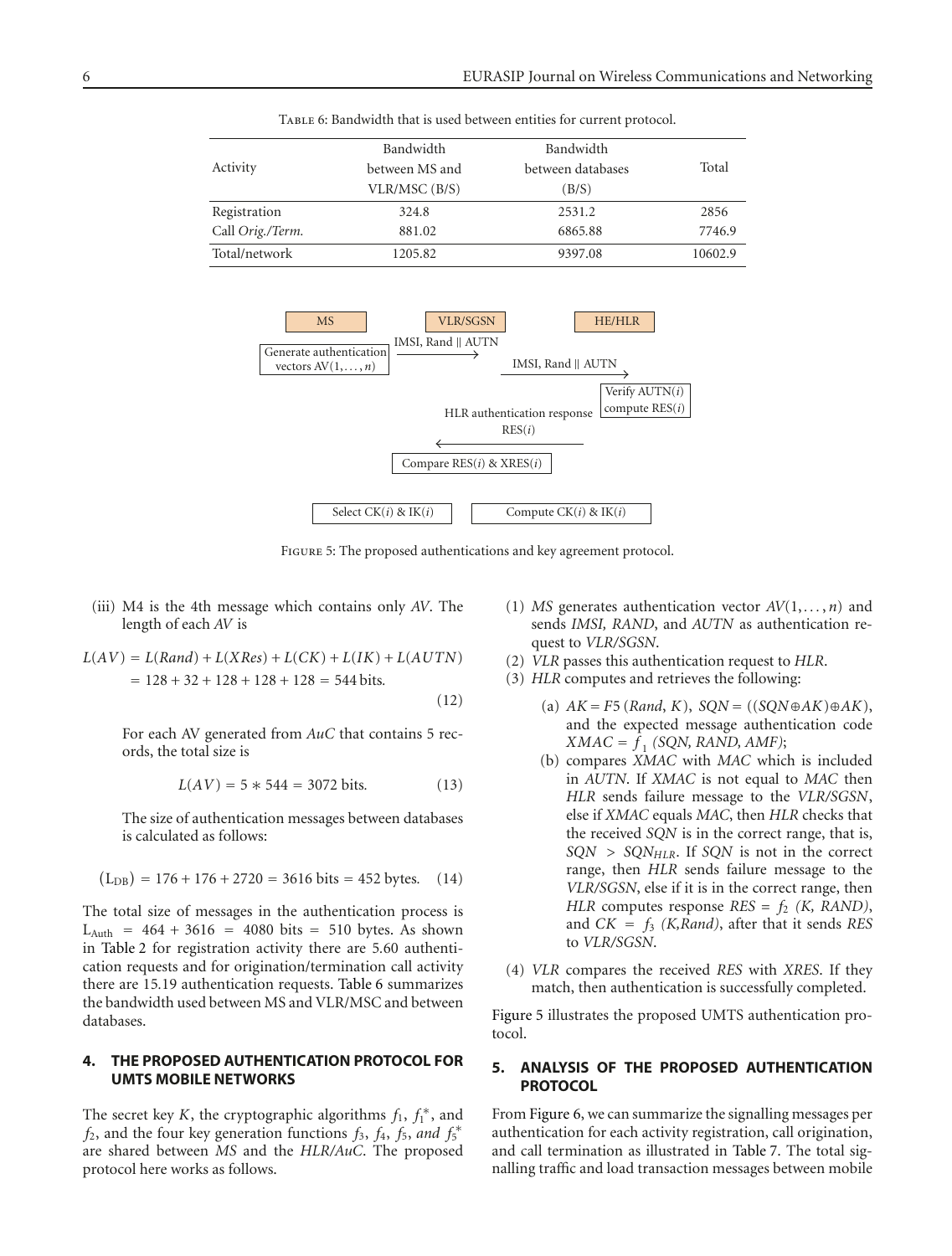

<span id="page-6-0"></span>FIGURE 6: Signalling messages flow for the proposed authentications protocol.

<span id="page-6-1"></span>TABLE 7: Signalling messages per authentication request in the proposed protocol.

| Activity   | AuC | HLR | VLR | Old VLR | Total |
|------------|-----|-----|-----|---------|-------|
| Regist.    |     |     |     |         |       |
| Call Term. |     |     |     |         |       |
| Call Orig. |     |     |     |         |       |
| Total      |     | n   |     |         |       |

<span id="page-6-2"></span>TABLE 8: Total signalling traffic and load transaction messages per second for each activity in the proposed protocol.

| AuC    | HLR.   | VLR.  | Old VLR  | Total   |
|--------|--------|-------|----------|---------|
| 716.8  | 1433.6 | 11.2  | 5.60     | 2161.6  |
| 1944.4 | 3888.8 | 30.38 |          | 5863.58 |
| 1944.4 | 3888.8 | 30.38 | $\theta$ | 5863.58 |
| 4605.6 | 9211.2 | 71.96 | 5.60     |         |

databases (VLR and HLR) are shown in [Table 8](#page-6-2) and are calculated from the values in Tables [2](#page-4-2) and [7.](#page-6-1)

The authentication delay for the proposed protocol  $T_{\text{Auth}}$ is computed as follows:

<span id="page-6-3"></span>
$$
T_{\text{Auth}} = 3 \times T_{DB} + 1 \times T_{MS\text{-}MSC}.\tag{15}
$$

To compute the bandwidth, there are four messages to authentication; one of them is between *MS* and *VLR/MSC* and the other three are between databases, the sizes of these messages can be computed as follows.

The size of messages between MS and VLR/MSC can be calculated as follows.

(i) M1 is the 1st message which contains the parameters *IMS/TMSI*, *Service request*, *LAI*, *Rand*, and *AUTN*, the length (L) of M1,

$$
LM1 = L(IMSI/TMS) + L(Servicerequest)
$$
  
+ L(LAI) + L(Rand) + L(AUTN), (16)  
LM1 = 128 + 8 + 40 + 128 + 128 = 432 bits.

The size of the authentication messages between *MS* and *VLR/MSC* is calculated as follows:

$$
(L_{MS\text{-}MSC}) = 432 \text{ bits} = 54 \text{ bytes.}
$$
 (17)

The size of messages between databases can be calculated as follows.

- (i) M2 is the 2nd message in which the length of M2 is equivalent to the length of  $M1 = 432$  bits.
- (ii) M3 is the 3rd message which contains the same parameters as  $M2$  the  $L(M3) = 432$  bits.
- (iii) M4 is the 4th message which contains only *RES*, where the length  $M4 = 32$  bits.

The size of authentication messages between databases is calculated as follows.

$$
(L_{DB}) = 432 + 432 + 32 = 896 \text{ bits} = 112 \text{ bytes.}
$$
 (18)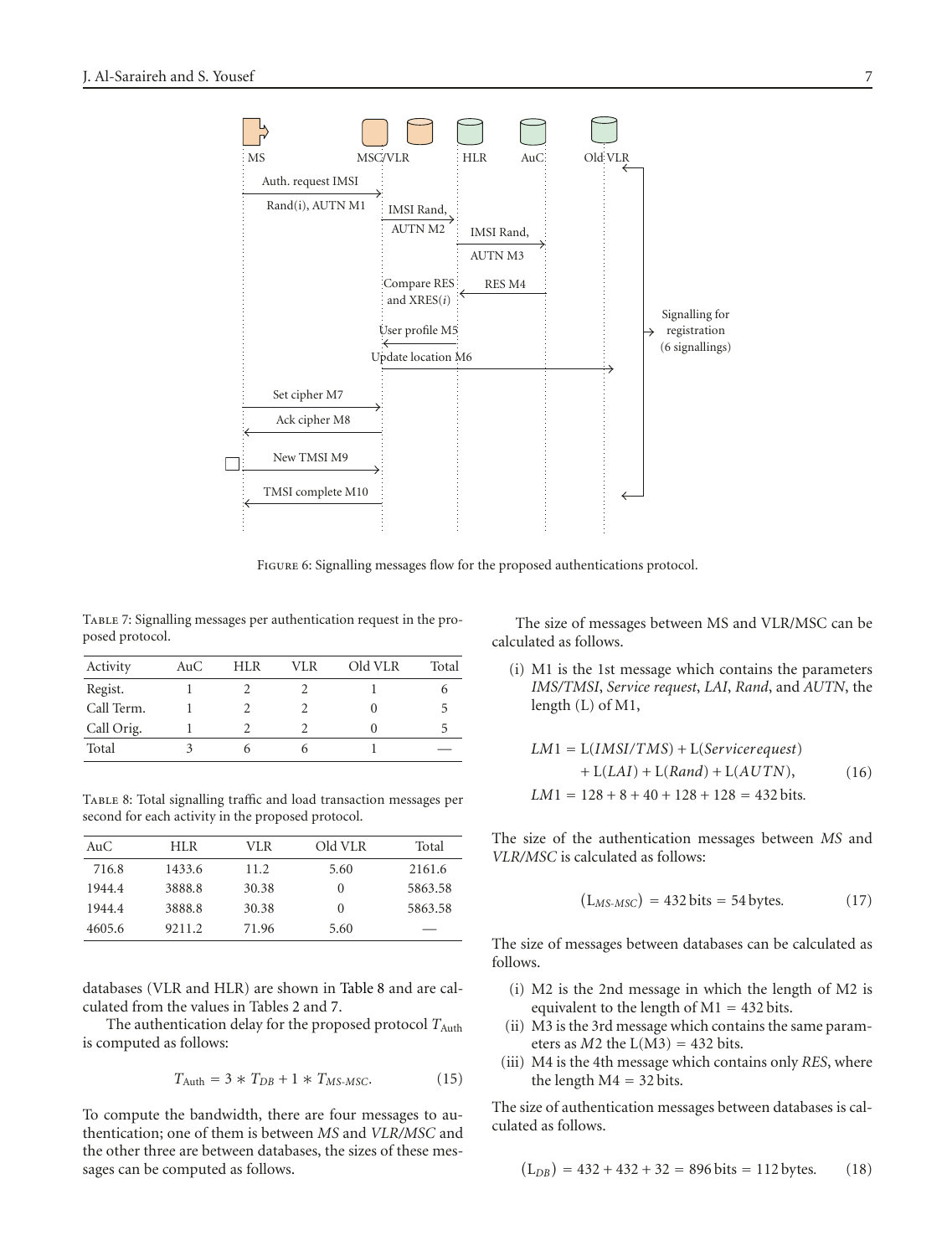|                  | Bandwidth      | Bandwidth         |         |
|------------------|----------------|-------------------|---------|
| Activity         | between MS and | between databases | Total   |
|                  | VLR/MSC(B/S)   | (B/S)             |         |
| Registration     | 302.4          | 627.2             | 929.6   |
| Call Orig./Term. | 820.26         | 1701.28           | 2521.54 |
| Total/network    | 1122.66        | 2328.48           | 3451.14 |

<span id="page-7-1"></span>Table 9: Bandwidth that is used between entities for the proposed protocol.

Table 10: Comparing signalling messages between the current and the proposed authentication protocol.

<span id="page-7-2"></span>

|                 | Current protocol |            |     |         |     | Proposed protocol |     |         |
|-----------------|------------------|------------|-----|---------|-----|-------------------|-----|---------|
| Activity        | AuC              | <b>HLR</b> | VLR | Old VLR | AuC | HLR               | VLR | Old VLR |
| Registration    |                  |            |     |         |     |                   |     |         |
| Call Term./Orig |                  |            |     |         |     |                   |     |         |

Table 11: Comparing total signalling traffic and load messages per second between entities for each activity.

<span id="page-7-3"></span>

|                 | Current protocol |            |       |         |         | Proposed protocol |            |         |
|-----------------|------------------|------------|-------|---------|---------|-------------------|------------|---------|
| Activity        | AuC              | <b>HLR</b> | VLR   | Old VLR | AuC     | <b>HLR</b>        | <b>VLR</b> | Old VLR |
| Registration    | 1433.6           | 2867.2     | 28    |         | 716.8   | 1433.6            |            | 5.6     |
| Call Term./Orig | 3888.8           | 7777.6     | 75.95 |         | 4876.19 | 3888.8            | 30.38      |         |

The total size of messages in the authentication process is  $L_{\text{Auth}} = 54 + 112 = 166 \text{ bytes.}$ 

As shown in [Table 2](#page-4-2) for registration activity, there are 5*.*60 authentication requests and for origination/termination call activity, there are 15*.*19 authentication requests. [Table 9](#page-7-1) summarizes the bandwidth used between MS and VLR/MSC and between databases.

## <span id="page-7-0"></span>**6. SIMULATION RESULTS (COMPARISON AND DISCUSSION)**

The simulation study has been carried out in order to analyze signalling traffic performance and load transaction messages and bandwidth that is consumed between mobile networks entities. The simulation is carried out by using different mobility rate.

The software we have used to simulate the current and proposed authentication protocol is network simulator (NS-2). NS-2 is an object-oriented, discrete event driven network simulator developed at UC Berkely written in C++ and OTcl.

The proposed authentication protocol preserved the same security as such as the security available in the current UMTS. The authentication and privacy are preserved. The MS is still authenticated using the secret key and the authentication result is computed first in the mobile SIM card then it is sent to the AuC for verification and validation.

In the proposed protocol, the signalling messages are reduced between the mobile networks entities. Tables [10,](#page-7-2) [11,](#page-7-3) [12,](#page-7-4) and [13](#page-8-0) illustrates the differences between current UMTS authentication protocol and the proposed protocol. The

<span id="page-7-4"></span>TABLE 12: Comparing total signalling traffic and load messages per second between entities.

| Entity          | Current<br>protocol | Proposed<br>protocol | % improvement |
|-----------------|---------------------|----------------------|---------------|
| Au $\mathcal C$ | 9211.2              | 4605.6               | 50            |
| <b>HLR</b>      | 18422.4             | 9211.2               | 50            |
| VLR             | 179.9               | 71.96                | 40            |
| Total           | 27813.5             | 23171.56             | 50            |

current protocol needs 12 messages between mobile networks entities to perform registration or call termination, but the proposed protocol needs 6 messages only to perform registration or 5 messages for call termination.

The simulation results show that the authentication delay and current load transaction messages between entities and bandwidth are minimized comparing to current protocol, as illustrated in Figures [7,](#page-8-1) [8,](#page-8-2) [9,](#page-8-3) [10,](#page-8-4) and [11.](#page-8-5) Therefore, the performance and the authentication delay time have been improved significantly.

As shown in [Table 12—](#page-7-4)which is extracted from Tables [4](#page-4-4) and [8—](#page-6-2)the percentage of improvement is more than 50%. From [\(7\)](#page-3-1) and [\(15\)](#page-6-3), where it is assumed that  $TDB = 1$ , the proposed protocol has less delay than the current UMTS protocol as shown in [Figure 7.](#page-8-1)

Varying the MS mobility rate (the speed of movement), it can be seen in [Table 14](#page-9-10) that the proposed scheme is maintaining the same level of improvement in terms of total network signalling which is around 50 percent compared to the conventional UMTS approach.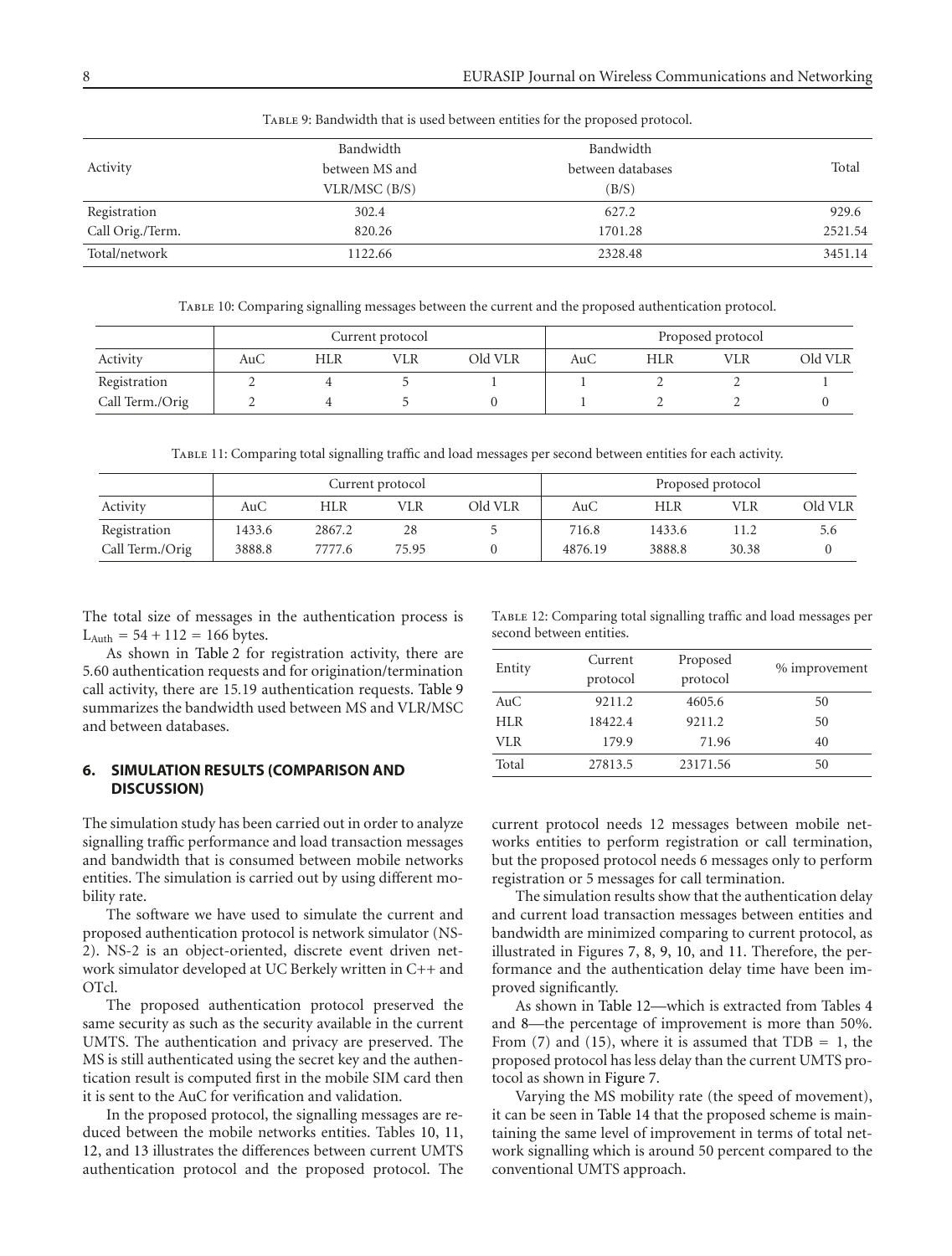|                 | Bandwidth between MS and VLR and between databases |                  |        |                   |                 |         |  |  |  |
|-----------------|----------------------------------------------------|------------------|--------|-------------------|-----------------|---------|--|--|--|
|                 |                                                    | Current protocol |        | Proposed protocol |                 |         |  |  |  |
| Activity        | VLR/MSC                                            | Database         | Total  | VLR/MSC           | <b>Database</b> | Total   |  |  |  |
| Registration    | 324.8                                              | 2531.2           | 2856   | 302.4             | 627.2           | 929.6   |  |  |  |
| Call Term./Orig | 881.02                                             | 6865.88          | 7746.9 | 820.26            | 1701.28         | 2521.54 |  |  |  |

<span id="page-8-0"></span>





<span id="page-8-1"></span>

Figure 8: Load transaction messages per second between entities.

<span id="page-8-2"></span>

<span id="page-8-3"></span>Figure 9: Total signalling messages/second for all activity in current and proposed protocol.



<span id="page-8-4"></span>Figure 10: Network signalling traffic with different mobility rate.



Call termination/origination

<span id="page-8-5"></span>FIGURE 11: Comparing the bandwidth for each activity between current and proposed protocol.

The advantage of the proposed scheme is the structure itself which is a very important issue in this analysis study. In the current UMTS AKA, the challenge response is based on challenging the MS after preparing the authentication vector in the AuC. Then the VLR has to send the RAND number to the MS and waits for the response (SRES), and upon comparison the authentication decision is taken. Our design concept is based on the general form of the authentication definition. The proposed protocol starts from preparing the authentication result in the MS, then sending it to the AuC for verification and validation in three messages only. Deregistration of the old VLR in the proposed protocol is faster than the current UMTS authentication protocol, which is vital in decreasing the total delay.